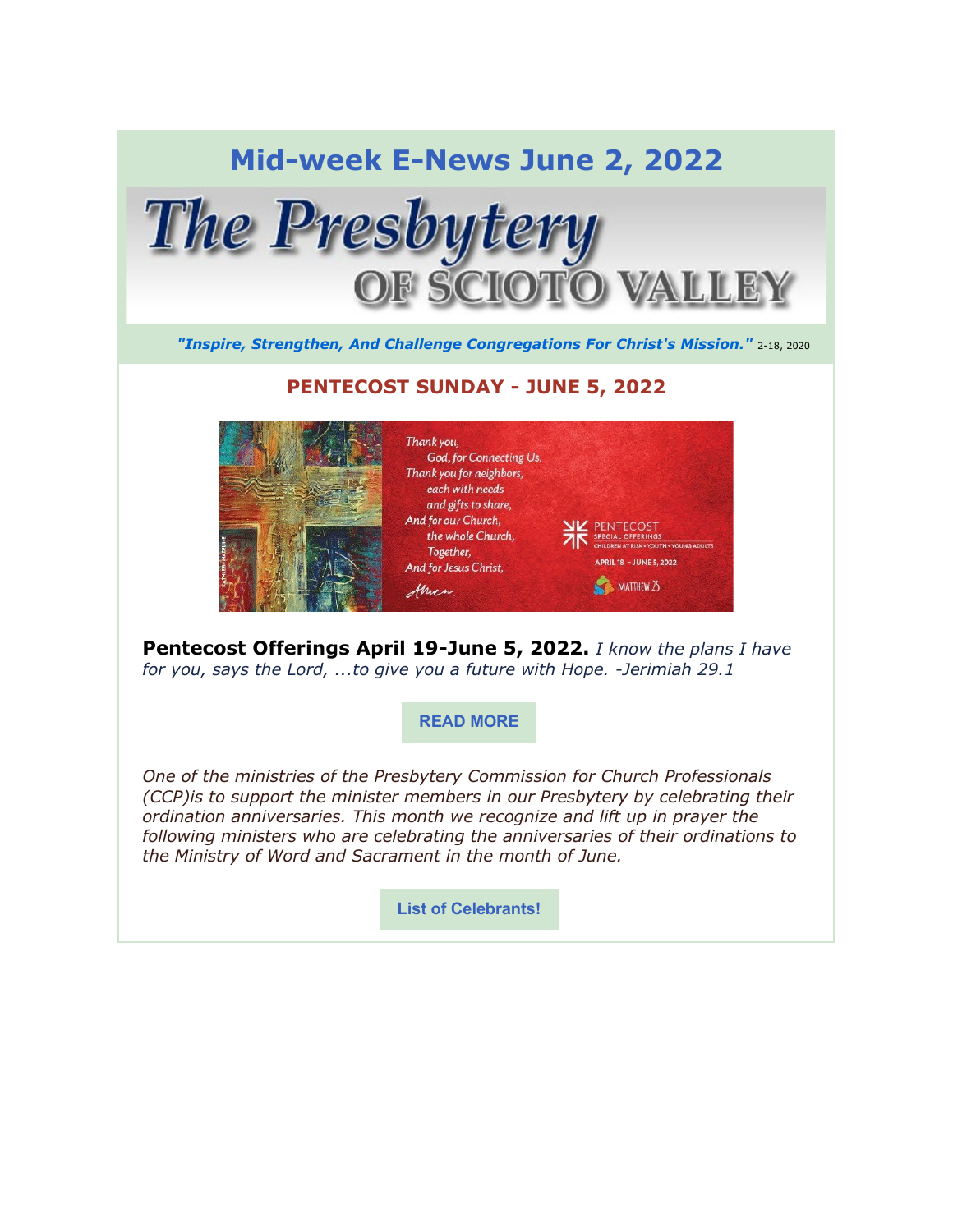

Each month the pastors in the southern part (Hanging Rock area) of our Presbytery are invited to gather for lunch, conversation and support. The May gathering was held at the **First Presbyterian Church in Ironton** on May 25. Pastor Carson and wife Christine Hunt, hosted this gathering with home-made pizzas, warm fellowship and an inspiring sing-a-long with pastor and family colleagues and the Ironton Church organist. All pastors in the southern churches are especially invited to these gatherings. Watch for the email with the plans for the 4th Wednesday of June lunch gathering.

## **June Prayer List for Scioto Valley Congregations**

*Throughout each month we lift up in prayer some of our congregations and their pastors. During the year we hope to pray for every one of our congregations and their pastoral leaders. This month we are lifting up in prayer the following congregations and leaders:*

Pickerington Prince of Peace, Douglas Grace, Worship Leader Plain City Presbyterian Church, Pastor Alice Phillips Columbus Westminster Presbyterian Church, Pastor Doug Browne Delaware Concord Presbyterian Church, Pastor Ginny Teitt Portsmouth First Presbyterian Church, Pastor Ron Johnson Delaware First Presbyterian Church, Pastor Deb Patterson Portsmouth Second Presbyterian Church, Pastor Allison Bauer Delaware Liberty Presbyterian Church, Pastor Kemper Huber Delaware Liberty Presbyterian Church, Pastor Julie Johnson

**Commission for Presbytery Operations (CPO) Purpose**: To provide organizational support to the daily operation of the Presbytery, to hold the Presbytery accountable to its members, and to comply with all state-mandated not-for-profit organizational requirements.

### *The Search for Transitional Presbytery Leadership Begins...*

*From our Presbytery Commission for Operations Human Resources Team...* It is safe to say we were all surprised by Jeannie Harsh's recent announcement regarding her plans to retire from 22 years of Presbytery ministry the end of 2022. We think most of us would agree that while we are saddened by our loss of such a dedicated, longtime employee, we're happy for Jeannie as she starts a new phase in her life. Many of you may be wondering what is next and how we plan to replace Jeannie...

**[READ MORE](https://psvonline.org/?post_type=pydnet_publications&p=18152&preview=true)**

**Current News**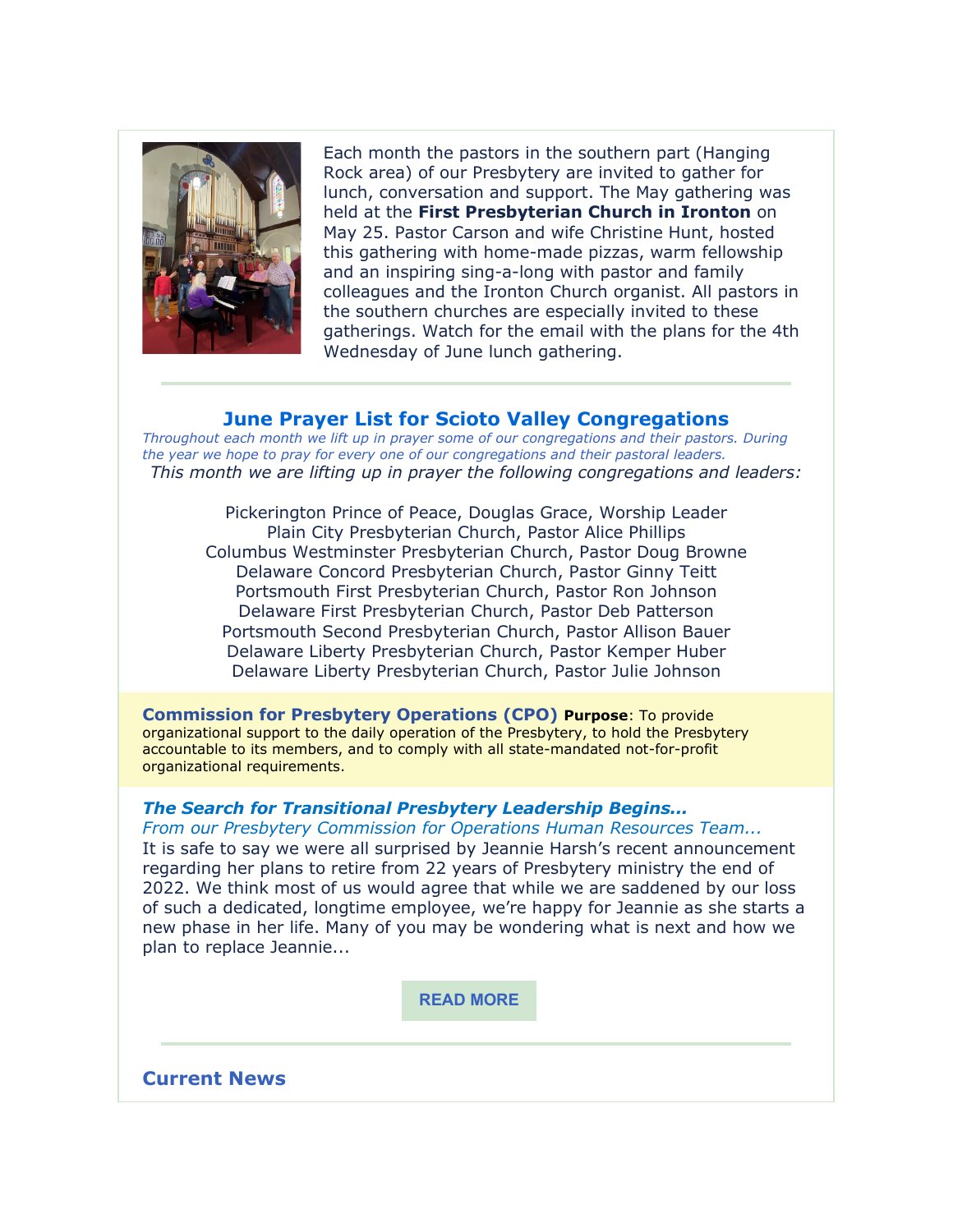### **Coordinating Team Chair Jim Wilson Shares the Following...**

**Weapons at Church: The Unthinkable in God's House—A message from General Counsel Mike Kirk as our prayers and lamentations continue...** We like to think of our churches as places of safety and refuge. A place to commune with God and join in fellowship with our church community. on. There are many resources available for churches, including the following:

- **[Guide for Developing High-Quality Emergency Operations](https://www.dhs.gov/sites/default/files/publications/Developing_EOPs_for_Houses_of_Worship_FINAL.PDF)  [Plans for Houses of Worship \(FEMA\)](https://www.dhs.gov/sites/default/files/publications/Developing_EOPs_for_Houses_of_Worship_FINAL.PDF)**
- **[Safety for Faith Based Events at Houses of Worship](https://www.dhs.gov/publication/safety-faith-based-events-and-houses-worship-nsi-awareness-flyer)  [\(Department of Homeland Security\)](https://www.dhs.gov/publication/safety-faith-based-events-and-houses-worship-nsi-awareness-flyer)**
- **[Active Shooter Resources \(FBI\)](https://www.fbi.gov/about/partnerships/office-of-partner-engagement/active-shooter-resources)**
- **[Five Options for Survival \(Brotherhood Mutual\)](https://www.brotherhoodmutual.com/resources/safety-library/risk-management-articles/disasters-emergencies-and-health/violence-at-church/surviving-a-violent-attack-at-church/)**
- **[Active Shooter \(The Insurance Board\)](https://www.insuranceboard.org/active-shooter/)**
- **[Developing an emergency plan for violence on church](https://www.presbyterianmission.org/legal-resources/creating-safe-ministries/developing-an-emergency-plan-for-violence-on-church-property/)  [property \(Creating Safe Ministries, PCUSA\)](https://www.presbyterianmission.org/legal-resources/creating-safe-ministries/developing-an-emergency-plan-for-violence-on-church-property/)**

Congregations and mid councils should consider organizing a committee to discuss and make recommendations for safety policies and procedures.

*Thoughts and Wisdom from our Friend and Colleague, Lisa Allgood, Executive Presbyter, Cincinnati Presbytery.*

Friends, this is a note I'd hoped was over! COVID cases are climbing again across the country – the sub-variants of Omicron are rising again. Like Omicron, they are highly infectious but generally cause slight symptoms in those who are fully vaccinated.

### **[READ MORE](https://psvonline.org/publication/love-note-update-on-covid19-omicron/)**



•

### **Presbyterian Planning Calendar**

This 19-month calendar contains many planning aids for pastors and other church leaders. Includes lectionary for Sundays and special days, liturgical days, liturgical colors, resource information for PC(USA) programmatic emphases, updated synod, presbytery and Presbyterian Mission Agency

staff directories, color foldout synod/presbytery and world maps. Cost: \$10 per calendar.

To place your order Email **[dagmar@psvonline.org](mailto:dagmar@psvonline.org)** The calendars should arrive mid-August and arrangements for pick up or delivery can be made at that time.

**UPDATES Fall Curriculum video now online**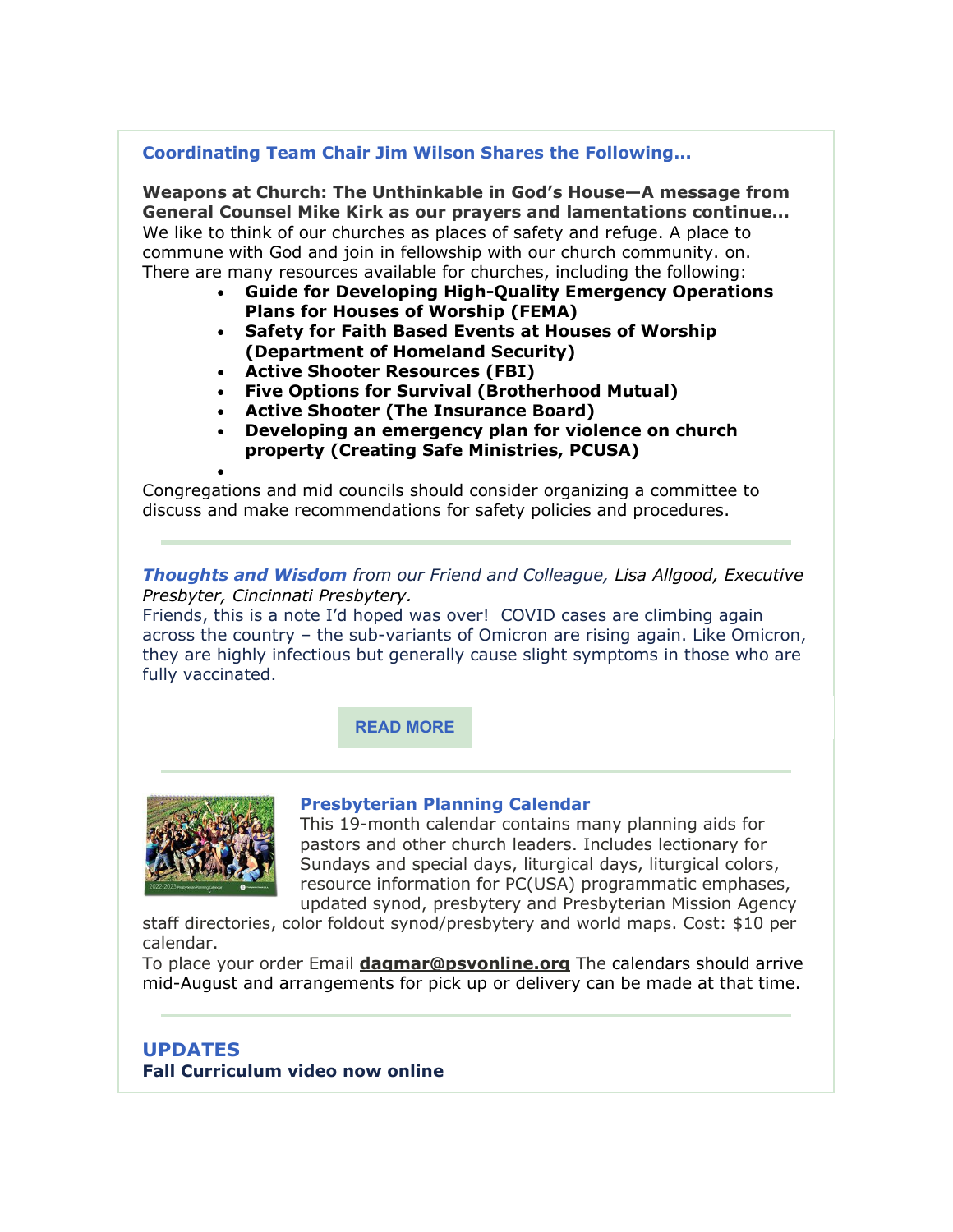Educators in our presbytery had a great conversation last week about new ways we might think about planning for fall programming, as well as sharing ideas for specific curriculum and resources.

You can watch the video here on our presbytery YouTube channel: **[https://www.youtube.com/watch?v=\\_LzrSPpVBSg&t=37s](https://www.youtube.com/watch?v=_LzrSPpVBSg&t=37s)**

The Commission for Nurture and Outreach (CNO) of the Presbytery of Scioto Valley offers a program to assist congregations that seek to be missional churches within the Presbyterian Church (USA). **The Neighborhood Mission Grant program** honors the way your congregation reaches out in the name of Jesus Christ to your neighbors and community*.* The project should involve members of your congregation in "hands-on" ministry that builds a relationship between the congregation and the community. Grants are up to \$2,000. Applications can be submitted throughout the year. Find more information here: **[https://media.myworshiptimes31.com/wp](https://media.myworshiptimes31.com/wp-content/uploads/sites/81/2018/03/31131614/Neighborhood-Mission-Grant-App.-March-2021.pdf)[content/uploads/sites/81/2018/03/31131614/Neighborhood-Mission-](https://media.myworshiptimes31.com/wp-content/uploads/sites/81/2018/03/31131614/Neighborhood-Mission-Grant-App.-March-2021.pdf)[Grant-App.-March-2021.pdf](https://media.myworshiptimes31.com/wp-content/uploads/sites/81/2018/03/31131614/Neighborhood-Mission-Grant-App.-March-2021.pdf)**

The presbytery is updating the list of **Youth Leaders and Christian Education directors/coordinators** in our churches. Please send your information to **[dagmar@psvonline.org](mailto:dagmar@psvonline.org)**.

### **And so much more....Please share your Matthew 25 Project. Called to be Easter People - A Matthew 25 Challenge UPDATE.**

We are in the final week of our "We are Easter People Challenge"! **Condit Presbyterian Church has participated in volunteering sewing for elderly and infants, food pantry, and food distribution.** What is your church doing to serve "the least of these: those who hunger, those who thirst, those who are sick, those who are strangers, those who are imprisoned, those who are naked"? The goal of the "We Are Easter People Challenge" is for Scioto Valley congregations to jointly log 2022 hours of Matthew 25-related mission service during the seven week-period between Easter and Pentecost. Please send in the hours that your church has worked on Matthew 25 projects to the presbytery office at **[dagmar@psvonline.org](mailto:dagmar@psvonline.org)**. Please include your church name, the project, how many total hours, a contact person, and an email.

### **CAMPUS MINISTRIES AT OSU...**

Some exciting news was shared at the presbytery meeting on Sunday about our presbytery's dreams for campus ministry at OSU. For more details contact CNO Chair Kathi Bubb **[kathibubb@gmail.com](mailto:kathibubb@gmail.com)**

**[READ MORE](https://psvonline.org/publication/campus-ministry-presbytery-talk-may-2022/)**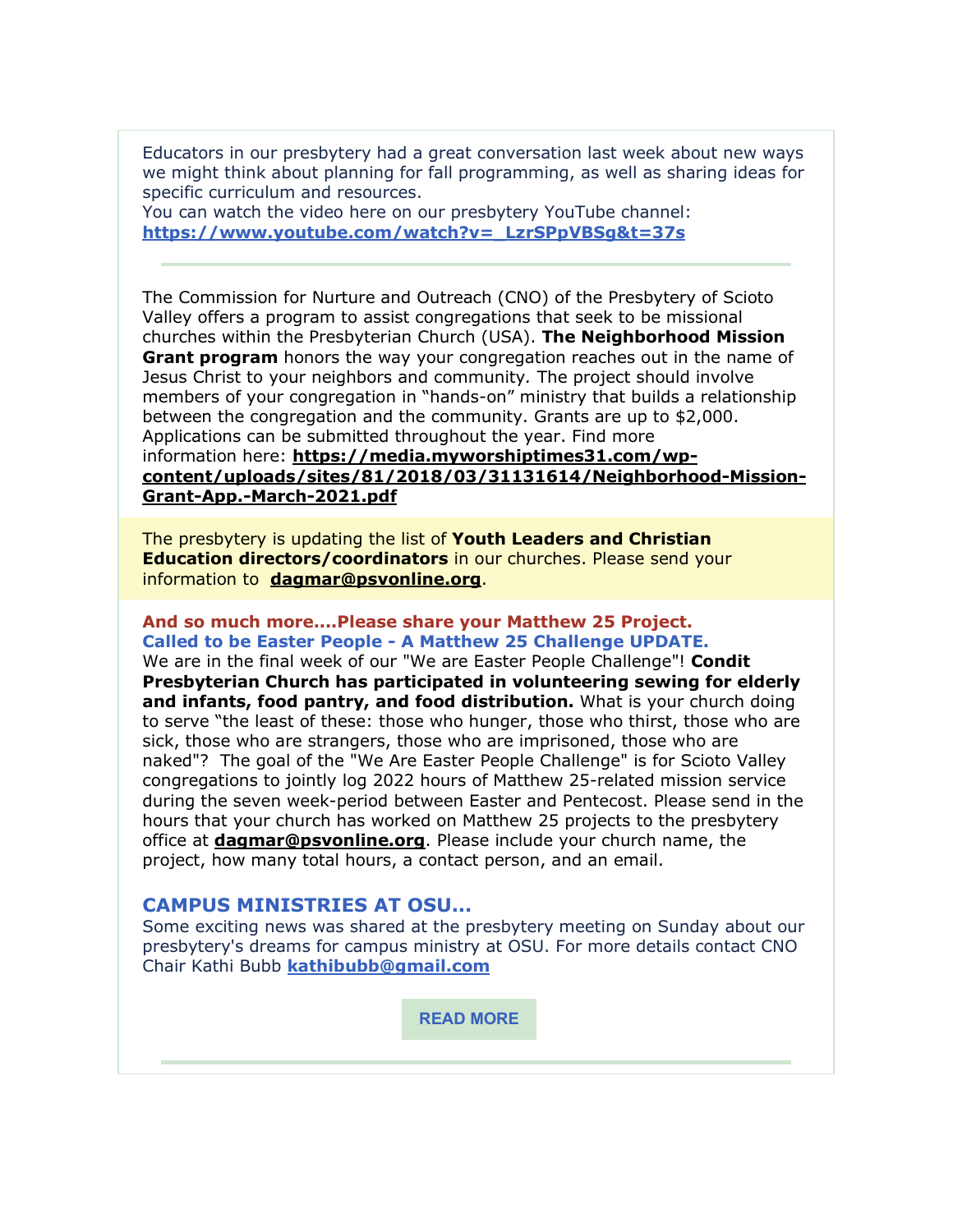# **Future Events...**

### **June 10, 2022 at 7 p.m. Dublin Presbyterian**

**Church** will host a concert to raise funds for Ukraine. The money collected will benefit the Presbyterian Disaster Assistance for Ukraine Relief. It will be held at 7 p.m., and will feature DPC and Columbus community musicians and readings. There will be a combined large choir, solos, duets, small ensembles,



and inspirational scripture and readings to round out the evening. All are invited to come and join us!

**All Scioto Valley Presbytery friends, pastors, colleagues, and other interested parties are invited to attend this FREE workshop.**

**"Preaching as Sacred Conversation" Rev. Dr. Craig Barnes, President of Princeton Theological Seminary. Saturday, June 25, 10 a.m.– Noon,** at Worthington Presbyterian Church, 773 High Street, Worthington. Please RSVP by Tuesday, June 21 to **[eperkins@wpcnow.org](mailto:eperkins@wpcnow.org)**

Part 1: The Preacher, The Congregation, and the Text.

Part 2: The Preacher's Soul.

**Focus**: How can preaching be less of a weekly demand for a treatise and more of a holy conversation that the pastor conducts all week long with parishioners and God? All these words come together in the crucible of the pastor's soul, so how does that soul stay healthy? This workshop is made possible by WPC as a part of the Sabbatical Program for Rev. Dr. Julia Wharff Piermont.



**Covenant Gathering July 10-15, 2022 Play. Pray. Rest.**

at Geneva Center, IN or Online **A Week of Intergenerational Formation <https://www.covenantgathering.com/>**

**Regional Gatherings...The Presbytery Youth Task Force** is looking into offering three fall regional gatherings for youth in grades 6 - 12 on **Sunday, September 18** from 2:00 - 4:00 pm (ish), to be held at **Washington Courthouse First, Columbus Covenant, and Granville First.** This would be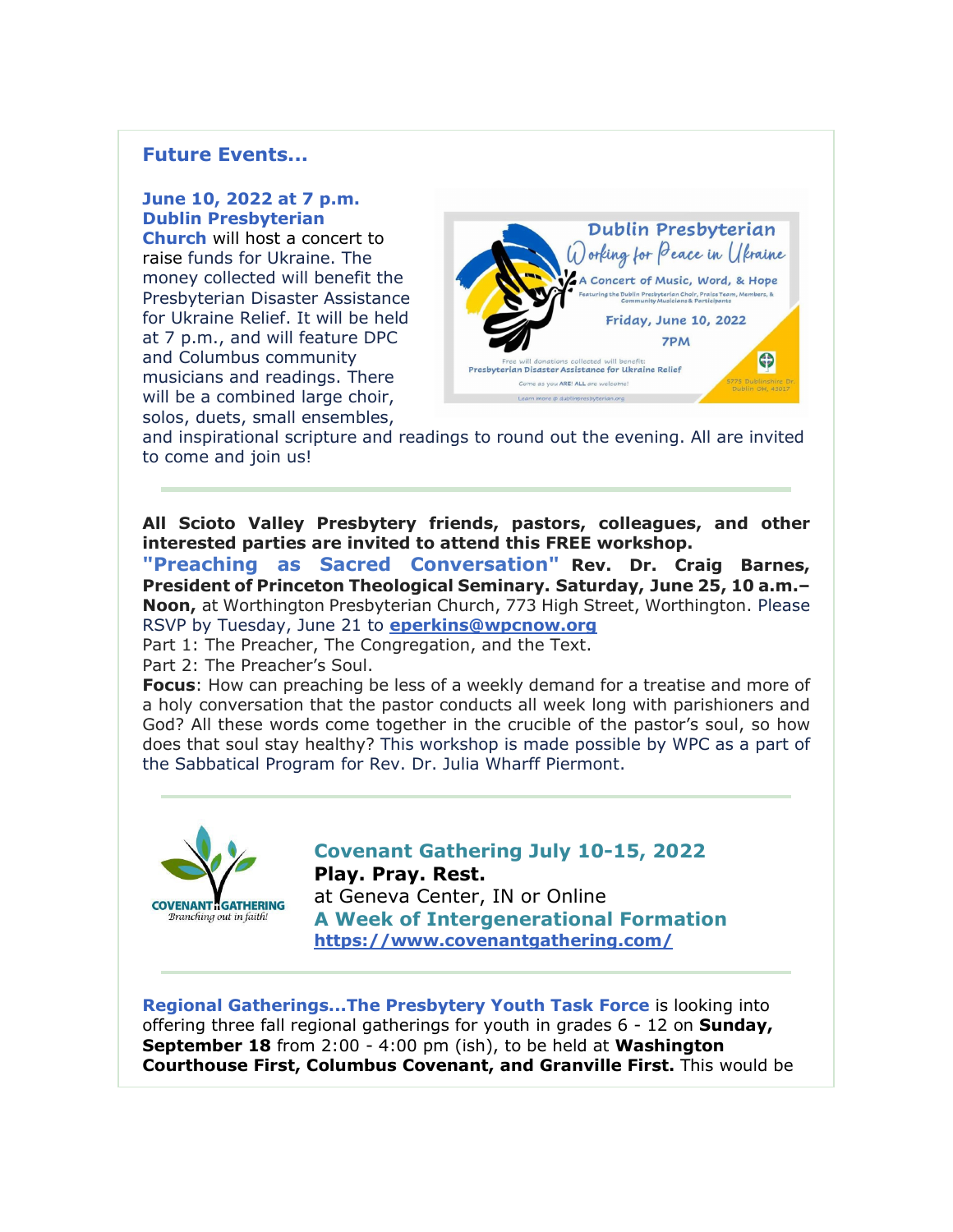in addition to the fall retreat at Camp Akita November 12-13, 2022. Would the youth of your church be interested in attending one of these gatherings? If so, or if you have some questions, contact CNO Chair Kathi Bubb at **[kathibubb@gmail.com](mailto:kathibubb@gmail.com)**

**Mark your Calendar for upcoming Matthew25 Zoom Seminars**

**September 17 10:00 am** - Zoom seminar on **"Matthew 25 at the Polls"** - Register here: **[https://us02web.zoom.us/meeting/register/tZ0oc](https://us02web.zoom.us/meeting/register/tZ0oc-yhpj8rGNTzinbgWsZQOu6eF5DVMoOW)[yhpj8rGNTzinbgWsZQOu6eF5DVMoOW](https://us02web.zoom.us/meeting/register/tZ0oc-yhpj8rGNTzinbgWsZQOu6eF5DVMoOW)**

**October 15 10:00 a.m. Zoom** - **Incarceration in the US** - Register here: **[https://us02web.zoom.us/meeting/register/tZEvdeiurz0rGtx18p](https://us02web.zoom.us/meeting/register/tZEvdeiurz0rGtx18pkhwU0JI-ng_7PoUUZW) [khwU0JI-ng\\_7PoUUZW](https://us02web.zoom.us/meeting/register/tZEvdeiurz0rGtx18pkhwU0JI-ng_7PoUUZW)**

**November 5 10:00 am zoom** - **"I was in prison and you visited me" Panel Discussion on Prison Ministry in Scioto Valley Presbytery** - Register here: **[https://us02web.zoom.us/meeting/register/tZclduyhpjgjE9cMXT](https://us02web.zoom.us/meeting/register/tZclduyhpjgjE9cMXTeulAK12TG1cq3BAO73) [eulAK12TG1cq3BAO73](https://us02web.zoom.us/meeting/register/tZclduyhpjgjE9cMXTeulAK12TG1cq3BAO73)**



### **Presbytery of Scioto Valley 2022 Mission Work Trips, October 17-21 in Hampden, WV, and October 24-28 in Colcord, WV.**

These mission work trips, sponsored by our PSV Commission for Nurture and Outreach, will be hands-on basic construction work in poverty relief areas in Appalachia. The sites are two projects of

the West Virginia Ministry Advocacy and Work Camps, Inc. (WVMAW). Cost for each person will be \$350 for adults eighteen & over. We hope to have 15-20 participants per team. We will travel by cars, trucks, or church vans. We will stay in group housing with shower facilities and equipped kitchens. If you are interested in joining one of these work teams, contact the Presbytery Office to receive an application form. For questions, email: **[Jeannie@psvonline.org](mailto:Jeannie@psvonline.org)**.

# **2022 Presbytery Meeting Calendar**

*The Presbytery Conference Room is now available for hybrid meetings. Contact Dagmar in the Presbytery Office to schedule your meeting on Monday-Thursday, 9 a.m. - 4 p.m.*

### **JUNE**

# 5, **THE DAY PENTECOST**

6, 12:30 p.m. Commission for Church Professionals (CCP) Hybrid/Zoom Meeting.

6, 3:00 p.m. Commission for Congregational Life (CCL) Hybrid/Zoom Meeting. 13, 3:00 p.m. Commission for Presbytery Operations (CPO) Hybrid/Zoom Meeting.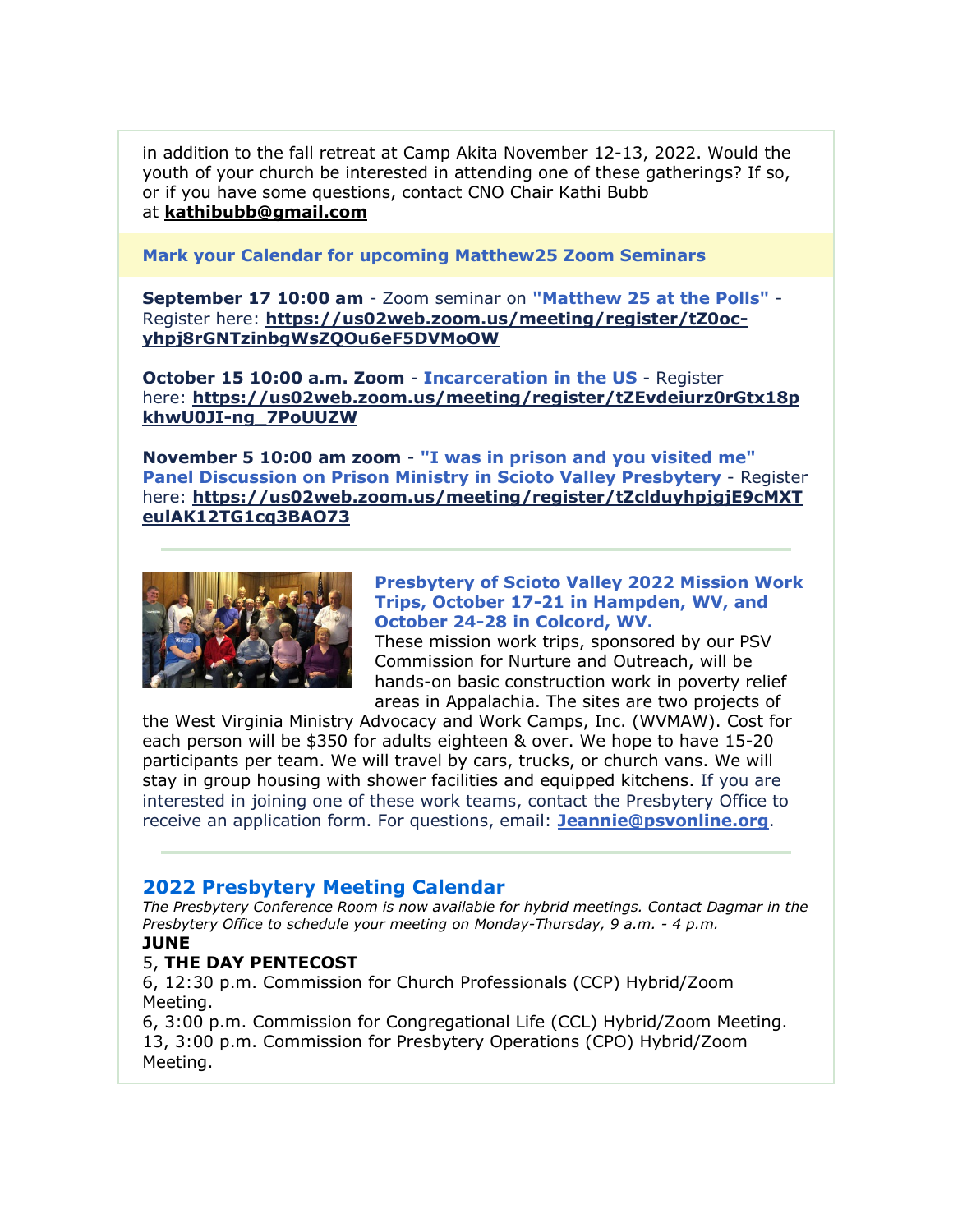14, 10:00 a.m. Older Adult Ministry Task Team Zoom Meeting. 16, Certified Ruling Elder Ministry Team by Zoom Meeting. 16, 3-5 p.m. Fireside Chat for Church Professionals, Rusty Bucket, Clintonville 20, Noon Presbytery Staff lunch meeting. 21, 4:00 p.m. Coordinating Team (CT) Hybrid/Zoom Meeting. 27, 6:30 p.m. Cap City Helping Hands (formerly WUM) 28, 1:00 p.m. Commission for Nurture and Outreach (CNO) Hybrid/Zoom Meeting.

\*\*\*\*\*\*\*\*\*\*\*\*\*\*\*\*\*\*\*\*\*\*\*\*\*\*\*\*\*\*\*\*\*\*\*\*\*\*

#### **2022 Presbytery Meetings:**

Tuesday, September 20; Sunday, November 20. All meetings begin at 3:30 p.m. \*\*\*\*\*\*\*\*\*\*\*\*\*\*\*\*\*\*\*\*\*\*\*\*\*\*\*\*\*\*\*\*\*\*\*\*\*\*\*

**Your Presbytery staff are available in the Presbytery Office, or by email or phone. Presbytery Office Hours, Monday-Thursday, 9 am - 4 pm.** Jeannie Harsh, Executive Presbyter, **[jeannie@psvonline.org](mailto:jeannie@psvonline.org)**, Cell: 614-562-1775. Bill Gause, Stated Clerk, **[statedclerk@psvonline.org](mailto:statedclerk@psvonline.org)** Bob Patterson, Treasurer, **[treasurer@psvonline.org](mailto:treasurer@psvonline.org)** Dagmar Romage, Administrative Assistant, **[dagmar@psvonline.org](mailto:dagmar@psvonline.org)** John Wyckoff, Financial Assistant, **[accounting@psvonline.org](mailto:accounting@psvonline.org)** Website: **[www.psvonline.org](http://www.psvonline.org/)** - Presbytery Office: 614-847-0565.

Presbytery of Scioto Valley YouTube channel **[www.youtube.com/sciotovalleypresbytery](http://www.youtube.com/sciotovalleypresbytery)**.

The Synod of the Covenant Presbyterian Church (U.S.A.) **EMPLOYMENT OPPORTUNITIES** The Synod of the Covenant is in need of an **Organizer of Synod Communities of** 

**Color?** It is a half-time position for a term of approximately a year. Interviews will start around the first of July. Here's the information: **[https://synodofthecovenant.org/2022/05/10/the-synod](https://synodofthecovenant.org/2022/05/10/the-synod-is-hiring-an-organizer-of-synod-communities-of-color/)[is-hiring-an-organizer-of-synod-communities-of-color/](https://synodofthecovenant.org/2022/05/10/the-synod-is-hiring-an-organizer-of-synod-communities-of-color/)**

*Coordinating Team, Purpose:* To organize the life of the Presbytery, and to hold the Presbytery accountable to its mission and vision by coordinating all presbytery strategic and long-range planning activities, presbytery meeting agendas, staffing, and budget creation.

**From your Presbytery's Coordinating Team,** *Convener, Jim Wilson* **2022 Presbytery Meeting Dates : Tuesday,** September 20; **Sunday**, November 20. All meetings are scheduled at 3:30 p.m. Read more: **[https://psvonline.org/publication/2022-presbytery-meeting-dates](https://psvonline.org/publication/2022-presbytery-meeting-dates-conversation/)[conversation/](https://psvonline.org/publication/2022-presbytery-meeting-dates-conversation/)**

*Commission for Congregational Life (CCL). Purpose:* To promote and nurture healthy, faith-filled relationships within and among congregations and the presbytery through facilitation, communication, and coordination.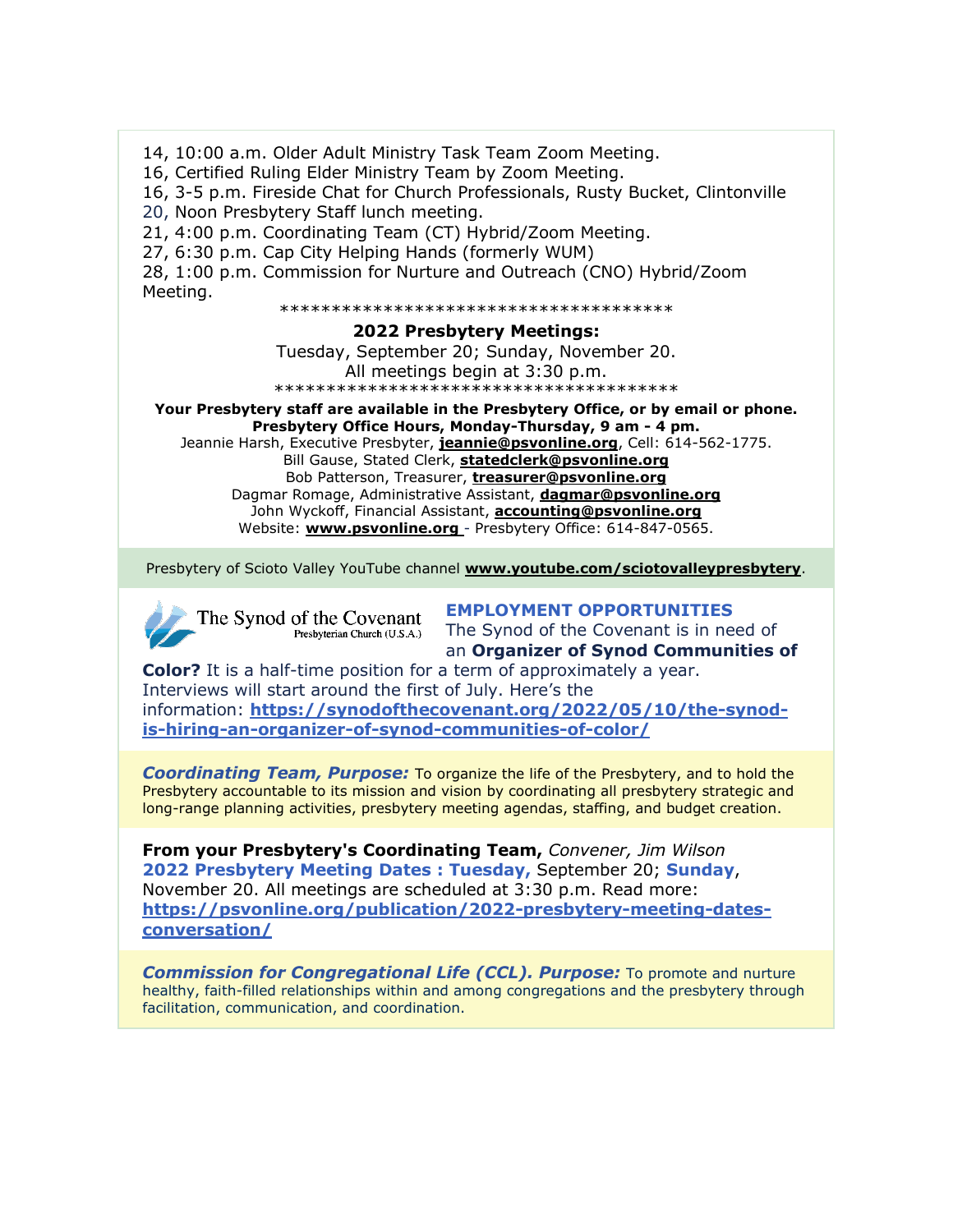

The Presbytery of Scioto Valley includes 86 churches with a membership of 12,996 (updated March 9, 2022). Surrounding the metropolitan center of Columbus, Ohio, the Presbytery extends northward to Marion, east to Newark, west to London and southward to the Ohio River. The southern portion of the presbytery is distinguished by an Appalachian culture, where there are many small towns and much rugged open country. Scioto Valley Presbytery is represented in 21 Counties: Athens, Delaware, Fairfield, Fayette, Franklin,

Gallia, Hocking, Jackson, Knox, Lawrence, Licking, Madison, Marion, Meigs, Morrow, Pickaway, Pike, Ross, Scioto, Union, and Vinton.

*Commission for Church Professionals (CCP) Events. Purpose:* CCP works to foster the faith and vitality of those who are called to professional ministry—pastors, associate pastors, designated pastors, interim pastors, honorably retired teaching elders, stated supply, temporary supply, teaching elders in specialized ministry, inquirers, candidates, commissioned ruling elders, certified Christian educators, and ministers at-large.

### **Coming Event**:

### **Annual Church Professionals' Retreat**

This year's retreat designed for pastors and church educators will be held on November 13-15, 2022, at the Deer Creek State Park Lodge. Visit **<https://psvonline.org/events/annual-church-professional-retreat/>**

### *Commission for Nurture and Outreach (CNO) News, Updates and*

*Upcoming Events.* **Purpose**: To provide and nurture educational, connectional, and outreach opportunities, which promote growth in discipleship, encourage congregational mission partnerships, and support special areas of ministry, such as peacemaking, youth and campus ministry.

### **Matthew 25 Opportunities...**

This PC(USA) Initiative encourages congregations to focus on building congregational vitality, dismantling structural racism, and eradicating systemic poverty. For more opportunities check out the complete list here: **[https://psvonline.org/publication/matthew-25-is-alive-and-well-in](https://psvonline.org/publication/matthew-25-is-alive-and-well-in-our-presbytery/)[our-presbytery/](https://psvonline.org/publication/matthew-25-is-alive-and-well-in-our-presbytery/)**

### **New confirmation curriculum for Matthew 25 churches**.

**Confirmation for the Matthew 25 Congregation: Commissioned to Change the World. [https://pres-outlook.org/2022/02/matthew-25](https://pres-outlook.org/2022/02/matthew-25-congregation-confirmation/) [congregation-confirmation/](https://pres-outlook.org/2022/02/matthew-25-congregation-confirmation/)**



### **WHAT IS THE SELF-DEVELOPMENT of PEOPLE**

**COMMUNITY GRANT?** The Self-Development of People (SDOP) program of the Presbyterian Church (U.S.A.) provides small "start-up" grants to informal community

groups of seven or more members. Grants may range up to \$2000. SDOP grants are designed grant to informal community group of seven or more for groups whose members are financially underserved and function as self-governing units seeking to improve their own well-being and empowerment.